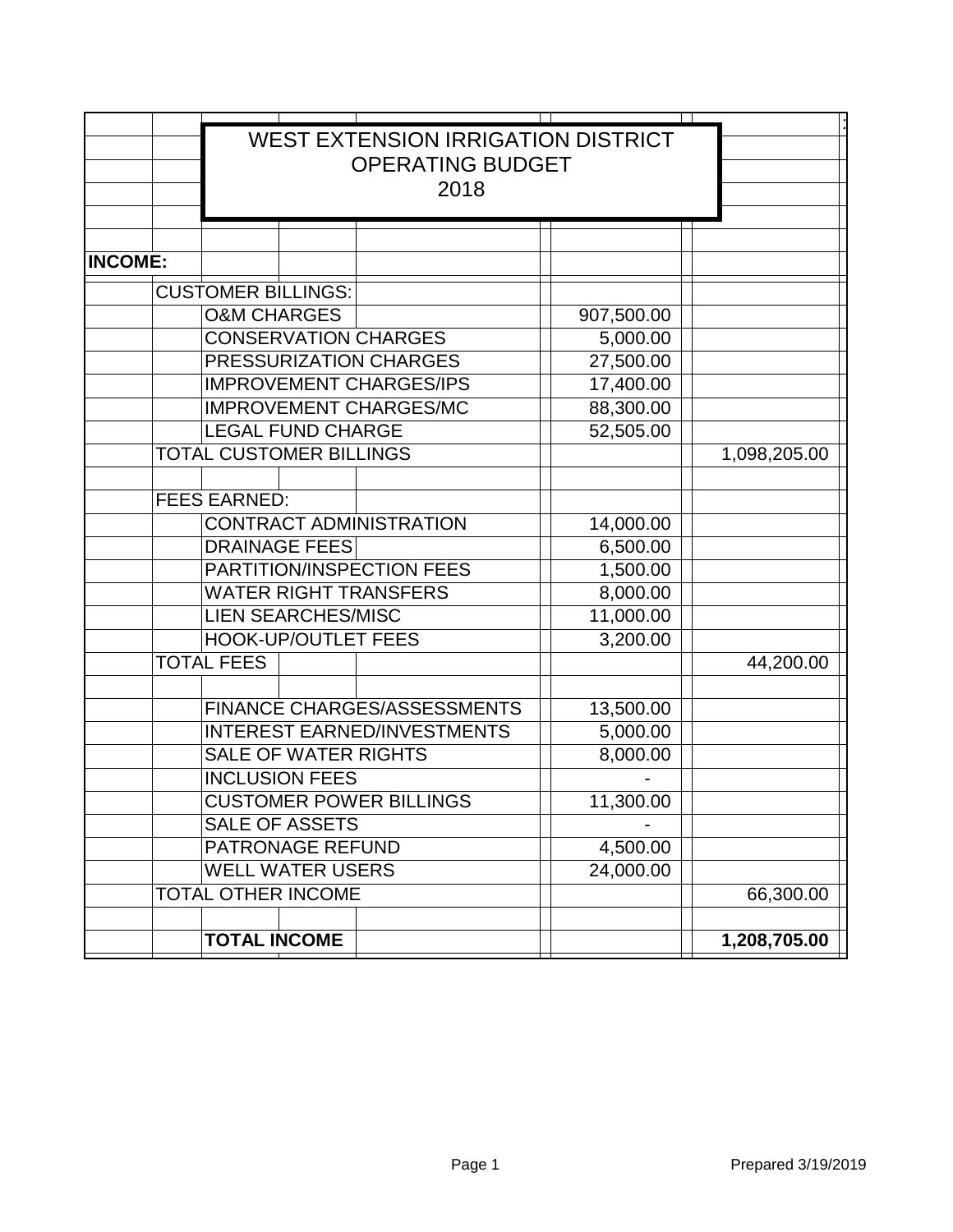| <b>EXPENSES:</b>         |                                       |           |            |            |
|--------------------------|---------------------------------------|-----------|------------|------------|
|                          |                                       |           |            |            |
| LABOR/OVERHEAD:          |                                       |           |            |            |
| WAGES:                   |                                       |           |            |            |
|                          | <b>ADMINISTRATIVE</b>                 |           | 118,676.00 |            |
|                          | DITCHRIDERS/MNTNCE                    |           | 219,000.00 |            |
|                          | <b>SEASONAL LABOR</b>                 |           | 24,000.00  |            |
|                          | <b>LABOR OVERHEAD &amp; BENEFITS:</b> |           |            |            |
|                          | <b>PAYROLL TAXES</b>                  |           | 29,500.00  |            |
|                          | <b>WORKERS COMP INSURANCE</b>         |           | 7,500.00   |            |
|                          | <b>HEALTH BENEFITS</b>                |           | 66,768.00  |            |
|                          | <b>PERS</b>                           |           | 26,817.00  |            |
|                          | <b>LABOR: PRISON CREW</b>             |           | 21,672.00  |            |
|                          | CONSULTANT/BARGAINING                 |           |            |            |
|                          |                                       |           |            |            |
|                          | <b>TOTAL LABOR &amp; OVERHEAD</b>     |           |            | 513,933.00 |
| <b>GENERAL EXPENSES:</b> |                                       |           |            |            |
|                          | <b>ADMINISTRATIVE:</b>                |           |            | 77,309.00  |
|                          | <b>ADVERTISING/ELECTION</b>           |           | 120.00     |            |
|                          | <b>DIRECTORS/MTG EXPENSE</b>          |           | 750.00     |            |
|                          | DUES, FEES, LICENSE                   |           | 19,000.00  |            |
|                          | FEES, WATER RIGHT TRANSFERS           |           | 8,800.00   |            |
|                          | INSURANCE/LIABILITY/BONDS             |           | 36,350.00  |            |
|                          | <b>Less Longevity Credit</b>          |           | (3,211.00) |            |
|                          | <b>MAP/WATER RIGHT SUPPLIES</b>       | 4,000.00  |            |            |
|                          | <b>OFFICE SUPPLIES &amp; POSTAGE</b>  | 11,500.00 |            |            |
| PROFESSIONAL FEES:       |                                       |           |            | 66,150.00  |
|                          | <b>AUDIT</b>                          |           | 6,750.00   |            |
|                          | <b>ENGINEERING</b>                    |           | 12,000.00  |            |
|                          | <b>LEGAL</b>                          |           | 5,000.00   |            |
|                          | LEGAL/CONSULT/WATER ISSUES            |           | 42,400.00  |            |
|                          | TRAVEL/MEETINGS/MLGE                  |           |            | 10,500.00  |
|                          | <b>UMATILLA BASIN WATER COALITION</b> |           |            | 1,000.00   |
|                          | UTILITIES:                            |           |            | 10,200.00  |
|                          | GAS/WATER/GARBAGE                     |           | 4,800.00   |            |
|                          | <b>POWER</b>                          |           | 2,400.00   |            |
|                          | <b>TELEPHONE</b>                      |           | 3,000.00   |            |
|                          |                                       |           |            |            |
|                          | <b>TOTAL GENERAL EXPENSES</b>         |           |            | 165,159.00 |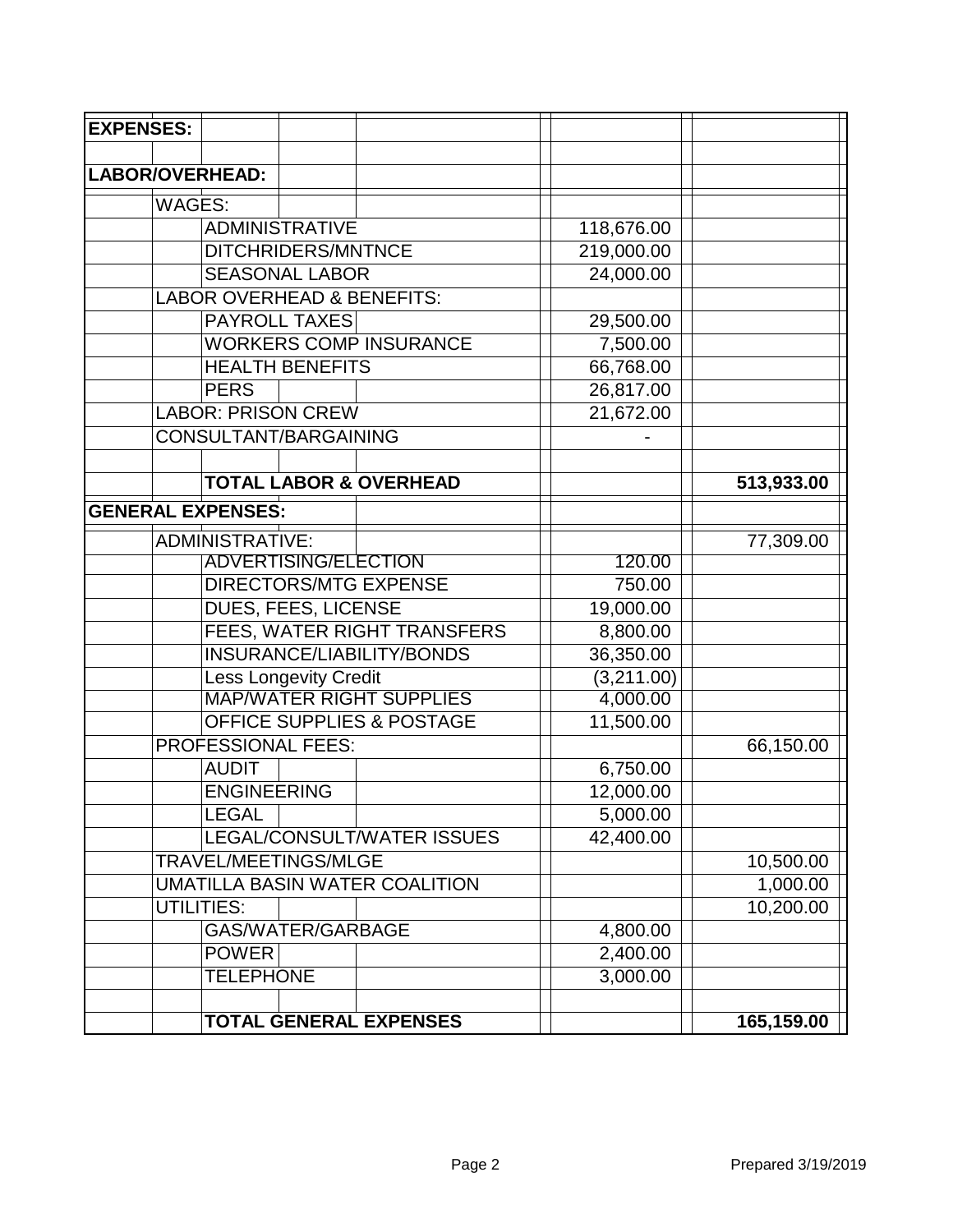| <b>OPERATION &amp; MAINTENANCE:</b> |                |            |  |  |  |
|-------------------------------------|----------------|------------|--|--|--|
| <b>COMMUNICATION EQUIP</b>          |                | 4,400.00   |  |  |  |
| <b>EMPLOYEE TRAINING</b>            |                | 2,100.00   |  |  |  |
| <b>PUMPING:</b>                     |                | 206,500.00 |  |  |  |
| <b>IRRIGON PUMP STATION</b>         |                |            |  |  |  |
| <b>PUMPING COSTS</b>                | 31,000.00      |            |  |  |  |
| <b>REPAIR/MNTNCE</b>                | 10,000.00      |            |  |  |  |
| <b>SCREEN CLEANING</b>              | 500.00         |            |  |  |  |
| <b>CONJUNCTIVE USE</b>              | 165,000.00     |            |  |  |  |
| Less Funds held at BOR              |                |            |  |  |  |
| <b>UMATILLA PUMP STATION</b>        |                |            |  |  |  |
| <b>PUMPING COSTS</b>                |                |            |  |  |  |
| <b>REPAIR/MNTNCE</b>                |                |            |  |  |  |
| <b>SCREEN CLEANING</b>              | $\blacksquare$ |            |  |  |  |
| <b>SAFETY TRAINING/EQUIPMENT</b>    |                | 3,500.00   |  |  |  |
| SHOP, TOOLS, & SUPPLIES             |                | 8,500.00   |  |  |  |
|                                     |                |            |  |  |  |
| <b>SYSTEM:</b>                      |                | 127,000.00 |  |  |  |
| <b>DIVERSION WORK</b>               |                |            |  |  |  |
| THREE MILE SITE                     |                |            |  |  |  |
| <b>IRRIGON PUMP SITE</b>            |                |            |  |  |  |
| <b>UMATILLA PUMP SITE</b>           |                |            |  |  |  |
| <b>EQUIPMENT REPAIR/MNTNCE</b>      | 10,000.00      |            |  |  |  |
| <b>EQUIPMENT RENTAL</b>             | 3,000.00       |            |  |  |  |
| <b>FUEL/EQUIPMENT</b>               | 8,000.00       |            |  |  |  |
| <b>LATERAL REPAIRS</b>              | 8,500.00       |            |  |  |  |
| <b>MAIN CANAL REPAIRS</b>           | 43,000.00      |            |  |  |  |
| <b>PUMPING STATION REPAIRS</b>      | 10,000.00      |            |  |  |  |
| <b>WATER MEASUREMENT</b>            | 6,500.00       |            |  |  |  |
| <b>WEED CONTROL</b>                 | 36,500.00      |            |  |  |  |
| <b>USDA CONTRACT</b>                | 1,500.00       |            |  |  |  |
|                                     |                |            |  |  |  |
| <b>VEHICLE EXPENSE:</b>             |                | 22,500.00  |  |  |  |
| <b>VEHICLE FUEL</b>                 | 17,000.00      |            |  |  |  |
| <b>VEHICLE REPAIR/MNTNCE</b>        | 5,000.00       |            |  |  |  |
| <b>VEHICLE/PRIVATELY OWNED</b>      | 500.00         |            |  |  |  |
|                                     |                |            |  |  |  |
| <b>TOTAL OPERATING EXPENSES</b>     |                | 374,500.00 |  |  |  |